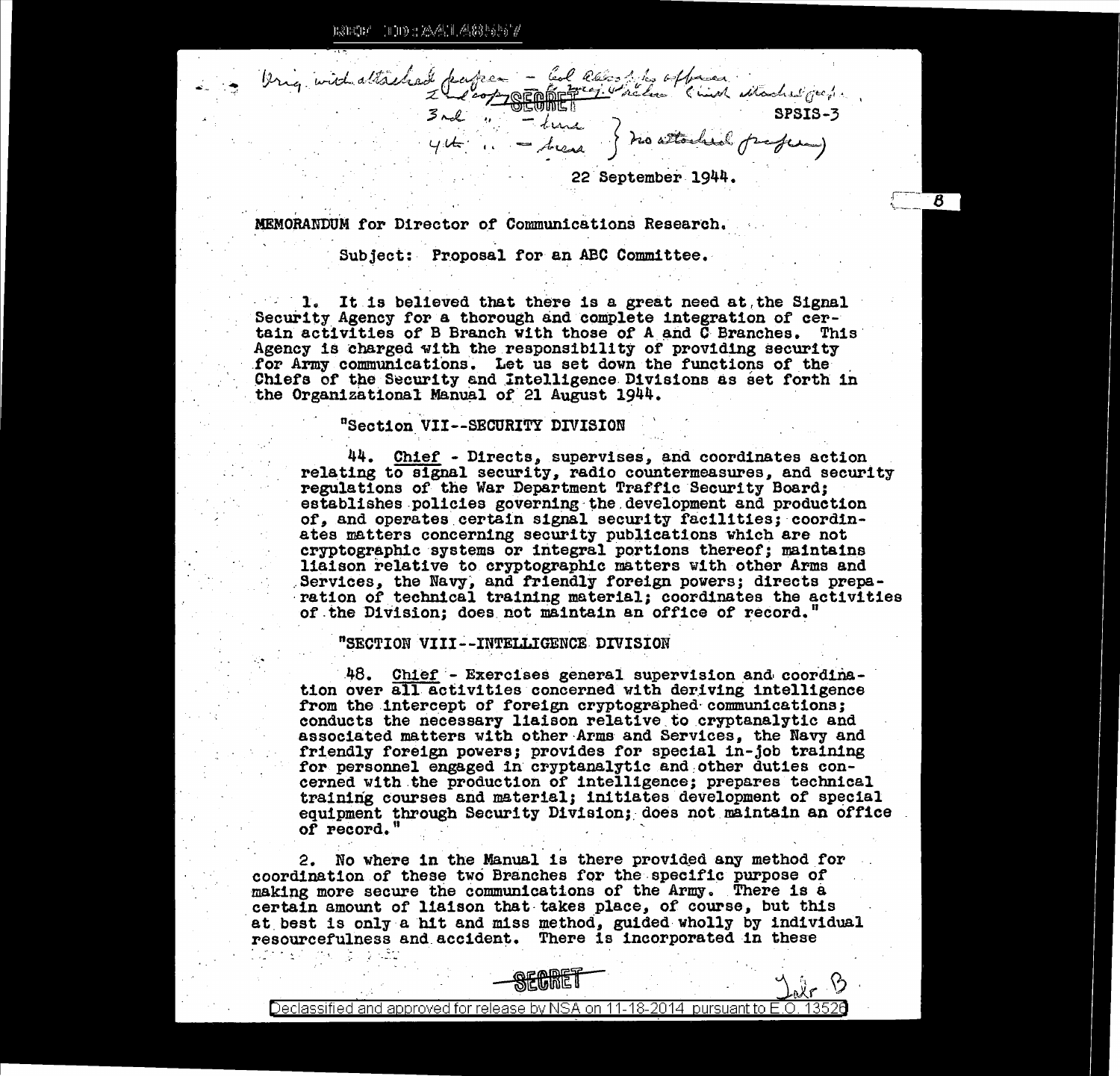Divisions two diametrically opposite points of view from the standpoint of the science of cryptography and cryptanalysis. In the Security Division there are practicing cryptographers and theoretical cryptanalysts, but there are just the opposite in the Intelligence Division. Thus in the former' they prepare cryptographic systems and then study their security from a theoretical point of view, and they must be prepared to outwit and keep one or more steps ahead of the world's greatest foreign and keep one or more steps ahead of the world<sup>1</sup>s greatest foreign cryptanalysts. On the other hand, the Intelligence Division takes the cryptographic output of the world, analyzes it, constantly probing for weaknesses, and always strives to outwit and keep almost and  $\kappa$ keep ahead of the world's greatest foreign cryptographers. It has always been considered that a cryptanalyst must be a higher trained specialist than a cryptographer, yet we place more emphasis on personnel to outwit foreign cryptographers than on those to outwit <u>foreign cryptanalysts</u>! That is to say, we are more con-<br>cerned with getting information from foreign communications than of preventing our own from being read by foreigners.

 $_{\rm En}$ ID:A4148557

 $\overline{\mathbf{z}}$ 

When the organization was small, the two functions. cryptography and cryptanalysis, were concentrated in the same people, but mushroom growth has segregated them into two<br>entities in direct proportion to the growth. The emphasis on eryptanalysis naturally was on enemy and other systems,and person-<br>nel for this purpose necessarily were compartmented in B Branch. The cryptographic branch suffered as a consequence. A gauge to this situation is shown by the fact that at the present time the T/0 of B Branch calls for 1 P-7, 8 P-6, 22 P-5, 112 P-4, etc., while C Branch's allotment is  $4P-4$ ,  $12P-3$ , etc. The point here is that it has apparently not been considered necessary to asign the higher P ratings to  $\bar{C}$  Branch, and as a matter of fact their  $h$  rating at present is P-3, of which there are 2. In highest actual rating at present is  $P-3$ , of which there are 2. addition, there are 6 P-2's and no P-1's.

The Security Section of C Branch and A Branch should have the greatest interest in the output and operations of  $B$ Branch, first, to discover what the foreign cryptanalysts and traffic analysts are doing with ours and other nations• systems as revealed in the Bulletin; second, what cryptographic methods are used by foreign nations) and third, what cryptanalytic and traffic analysis procedures are used 1n B Branch that can be of use to A and C Branches in the study of our systems and methods. Unless every scrap or knowledge gained in B Branch vh1oh can-be of possible use to the security of our own communications is used for that purpose, then the mission of the Agency is not being fulfilled.

*5.* Certain manifestations have demonstrated the need for more integration. Some of these are as follows:

a. The C Bulletin series, apparently so called because they were of interest to C Branch only. These concerned at first foreign knowledge of U. s. cryptographic systems. Probably at

**RHAFF** 

-2-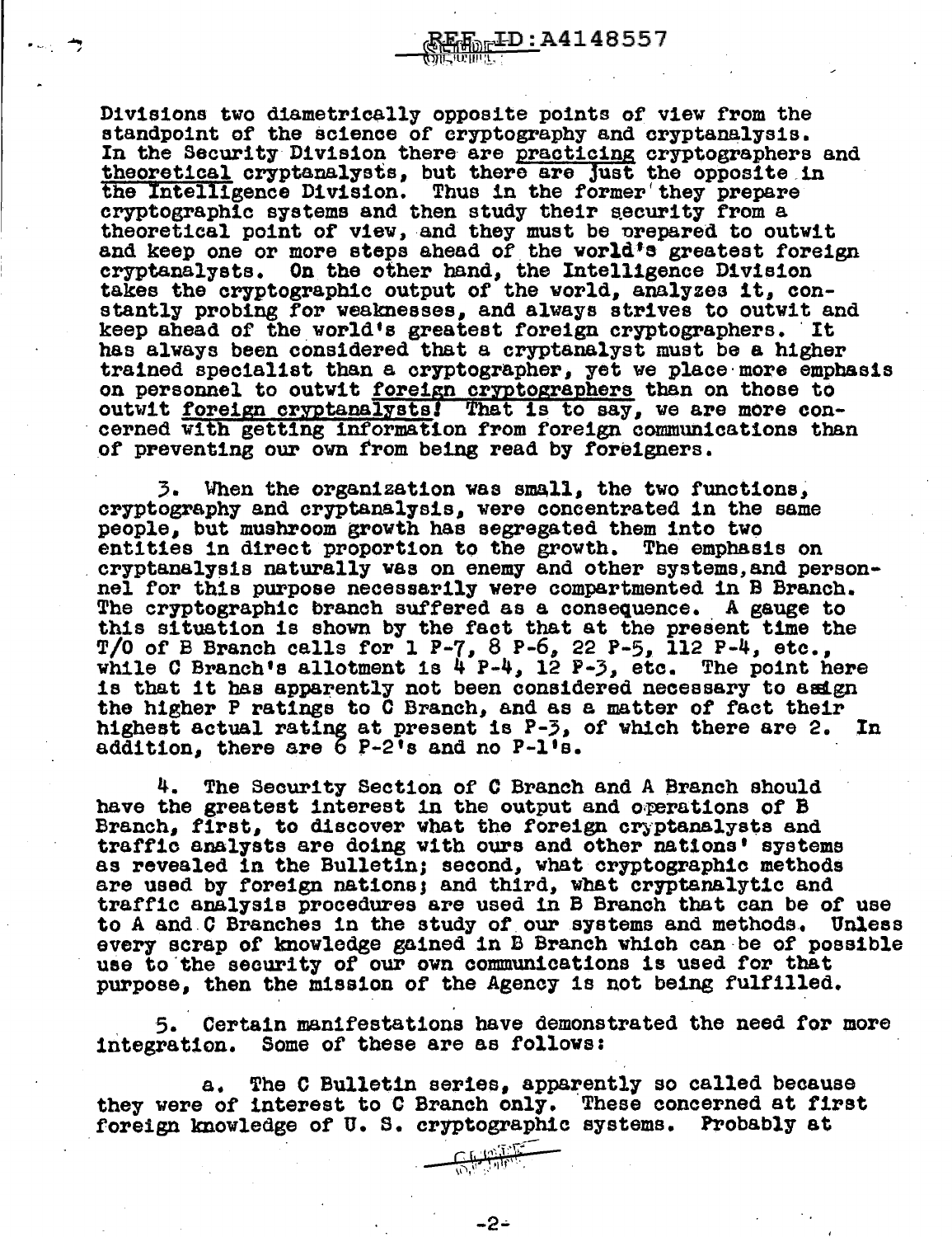first they were intended to apprise C Branch of compromise of current and at first included only such material. This our systems. and at first included only such material. series nov includes traffic analysis studies on our communications and the reading of codes of any country. The distribution of this series in 0 Branch is limited to the front office.

b. Studies of the security of the COM to which several experts from B Branch were called.

·c. Conferences on the use of the SIGOUM for "one-time" use to which experts of B Branch were called.

d. Conferences on security of tbe Strip device and of ·the M-325 indicator weakness.in which there were also B Branch personnel.

e. Indicator descriptive studies from B Branch made available to C Branch at the instance of the Office of the Director of Communications Research.

f. An A Branch course in U. s. traffic analysis in vhich is incorporated a chapter on Japanese T/A supplied by  $B-\text{IV}$  section which is written mostly in Kana.

g. Transfer of Captain Raskin. from B to 0 Branch Security Section.

6. All of the above are isolated incidents with no general plan in mind. Improvements in the present arrangements can be made and new arrangements studied.

a. For instance the C series should be shorn of all Japanese terminology so that C and A Branches can readily under-<br>stand them; in addition, this C series should be given wider dissemination in the Security Section of C Branch and in A Branch so that overall studies may be made. An example of the kind of so that overell studies may be made. An example of the kind of s. operational reports with information about U. S. operations gleaned from Japanese messages of the C series. This paper was made from from Japanese messages of the C series. This paper was made from two independent research studies in B-I Section and the Office of the Director of Communications Research.

b. The study of the Japanese Signal Intelligence Service. now about to go into a third edition, being undertaken in the Office of the Director of Communications Research, would be an ideal job of the Director of Communications Research, would be an ideal job for the Security Section of C Branch. Another study from the German viewpoint should also be undertaken. There is much material on this problem from British sources.

c. All of the code instruction messages of the Bulletin should be made available to the Security group also. These are a



**SECRET**